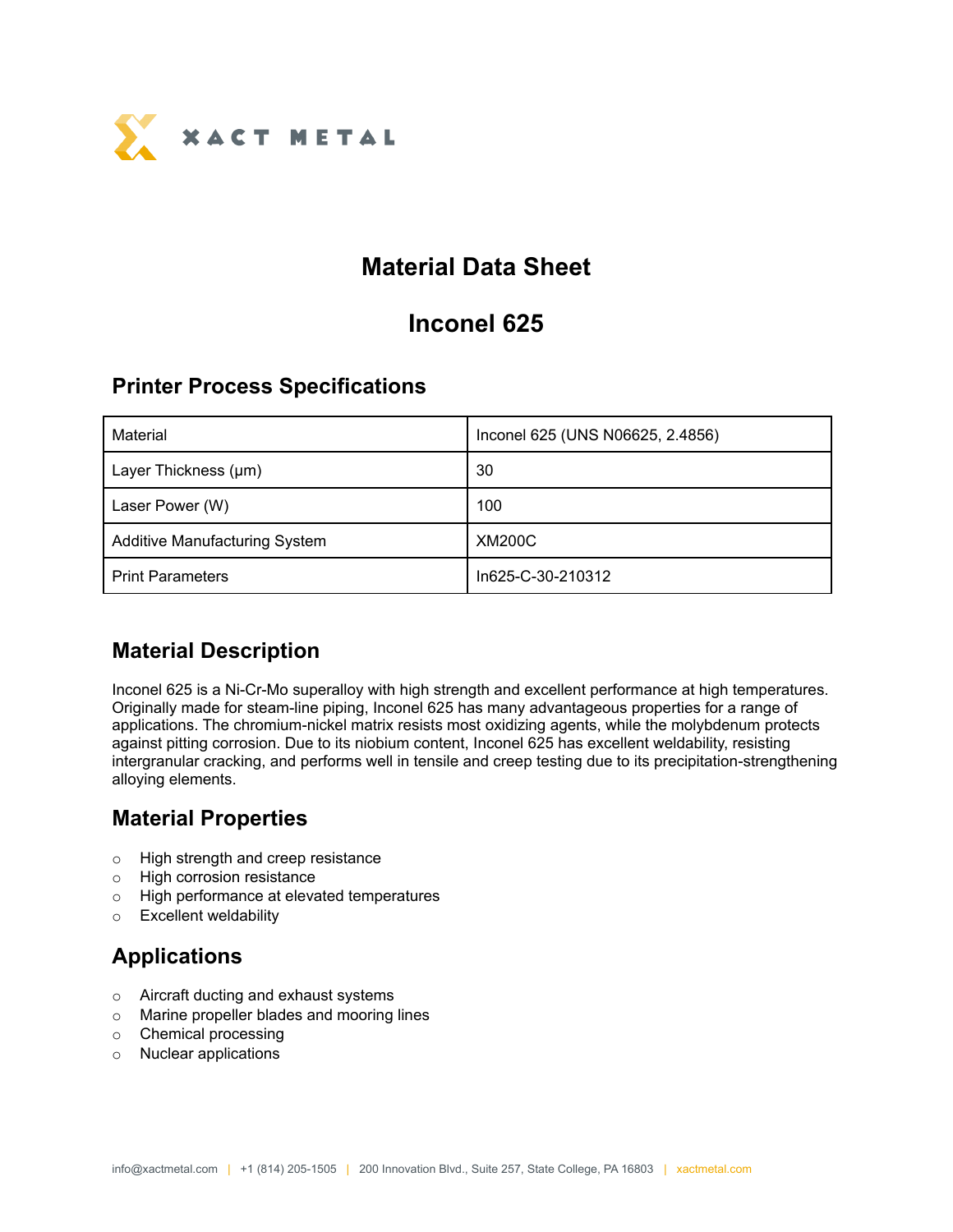

#### **General Wrought Material Data** (1)

| Density [g/cc]                                                       | 8.44                   |
|----------------------------------------------------------------------|------------------------|
| Thermal Conductivity [W/m*K]                                         | 9.86                   |
| Melting Range [°C]                                                   | 1290-1350              |
| Coefficient of Thermal Expansion (0 to 100 °C)<br>$[K^{\wedge} - 1]$ | $1.278 \times 10^{-5}$ |

(1) From AZO Materials

#### **Chemical Composition** (2)

| Element       | Mass %        |
|---------------|---------------|
| Ni            | Balance       |
| Cr            | 20.00-23.00   |
| Mo            | $3.15 - 4.15$ |
| $Nb+Ta$       | 4.75-5.50     |
| Fe            | 5.00 Max      |
| Co            | 1.00 Max      |
| Ti            | $0.40$ Max    |
| $\mathsf{A}$  | $0.40$ Max    |
| Si            | $0.50$ Max    |
| Mn            | $0.50$ Max    |
| $\mathbf C$   | $0.10$ Max    |
| Cu            | $0.05$ Max    |
| Ta            | $0.05$ Max    |
| $\mathsf P$   | 0.015 Max     |
| ${\mathsf S}$ | 0.015 Max     |
| $\sf B$       | 0.010 Max     |

<sup>(2)</sup> From Praxair Surface Technologies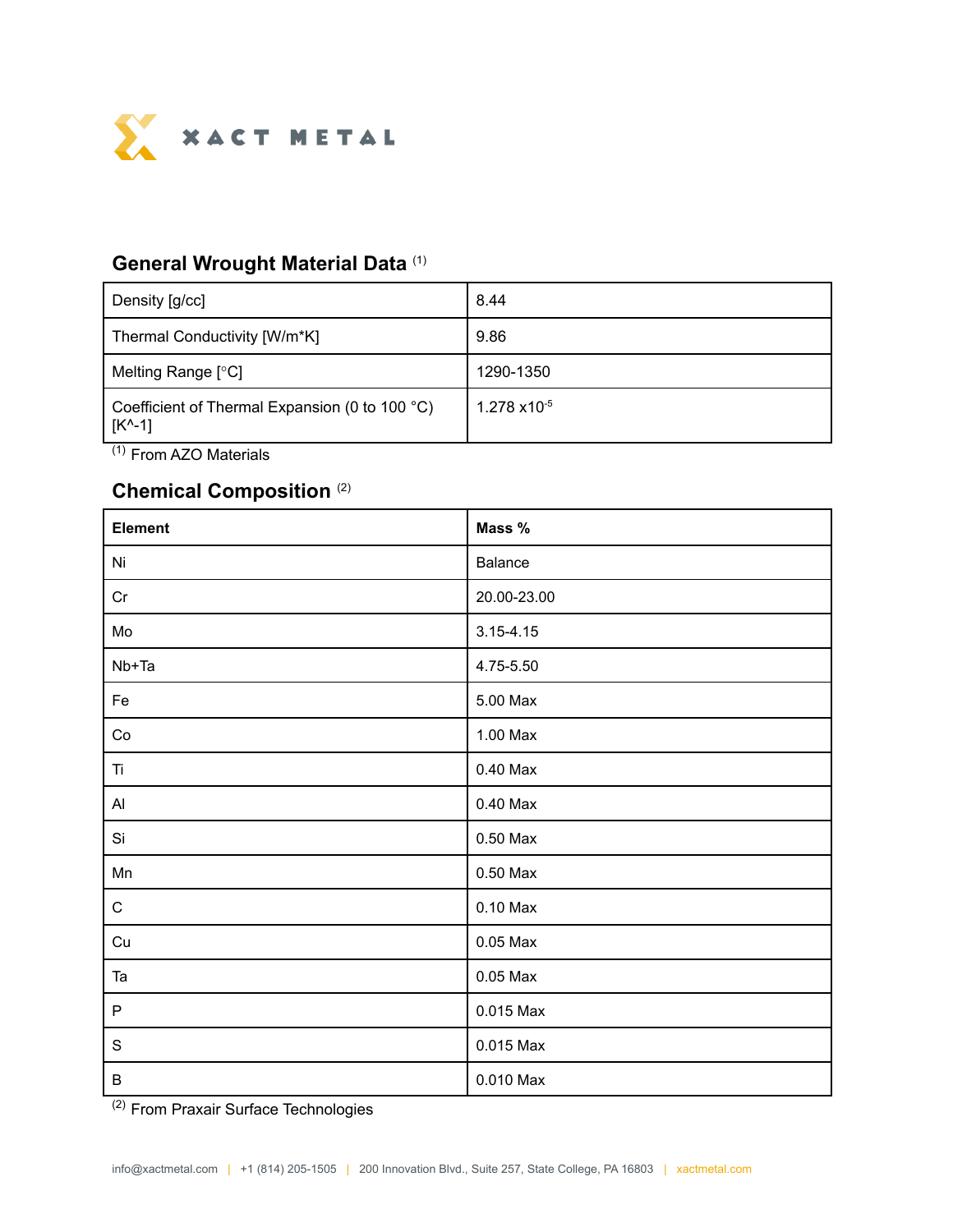

### **Heat Treatment**

Testing samples were stress relieved at 870 °C for 1 hour and air cooled.

# **Mechanical Properties**

|                                                     | <b>Mean Value</b> | <b>Standard Deviation</b> |  |
|-----------------------------------------------------|-------------------|---------------------------|--|
| <b>Component Density [g/cc]</b>                     | 8.44              | --                        |  |
| <b>Percentage of Theoretical</b><br>density         | 99.90%            |                           |  |
| <b>Ultimate Tensile Strength</b><br>(UTS) - ASTM E8 |                   |                           |  |
| Horizontal (XY) [ksi (MPa)]                         | 142 (979.9)       | 2.10 (14.48)              |  |
| Vertical (Z) [ksi (MPa)]                            | 123 (848.1)       | 4.08 (28.15)              |  |
| <b>Yield Strength - ASTM E8</b>                     |                   |                           |  |
| Horizontal (XY) [ksi (MPa)]                         | 93.7 (646.0)      | 1.25(8.631)               |  |
| Vertical (Z) [ksi (MPa)]                            | 87.1 (600.7)      | 1.75(12.07)               |  |
| <b>Elongation at Break - ASTM E8</b>                |                   |                           |  |
| Horizontal (XY)                                     | 33%               | 2.95                      |  |
| Vertical (Z)                                        | 21%               | 3.37                      |  |
| Hardness (Rockwell) - ASTM<br>E18                   | 25.5 HRC          | 1.31 HRC                  |  |
| <b>Surface Roughness [um]</b>                       | 4.27              |                           |  |